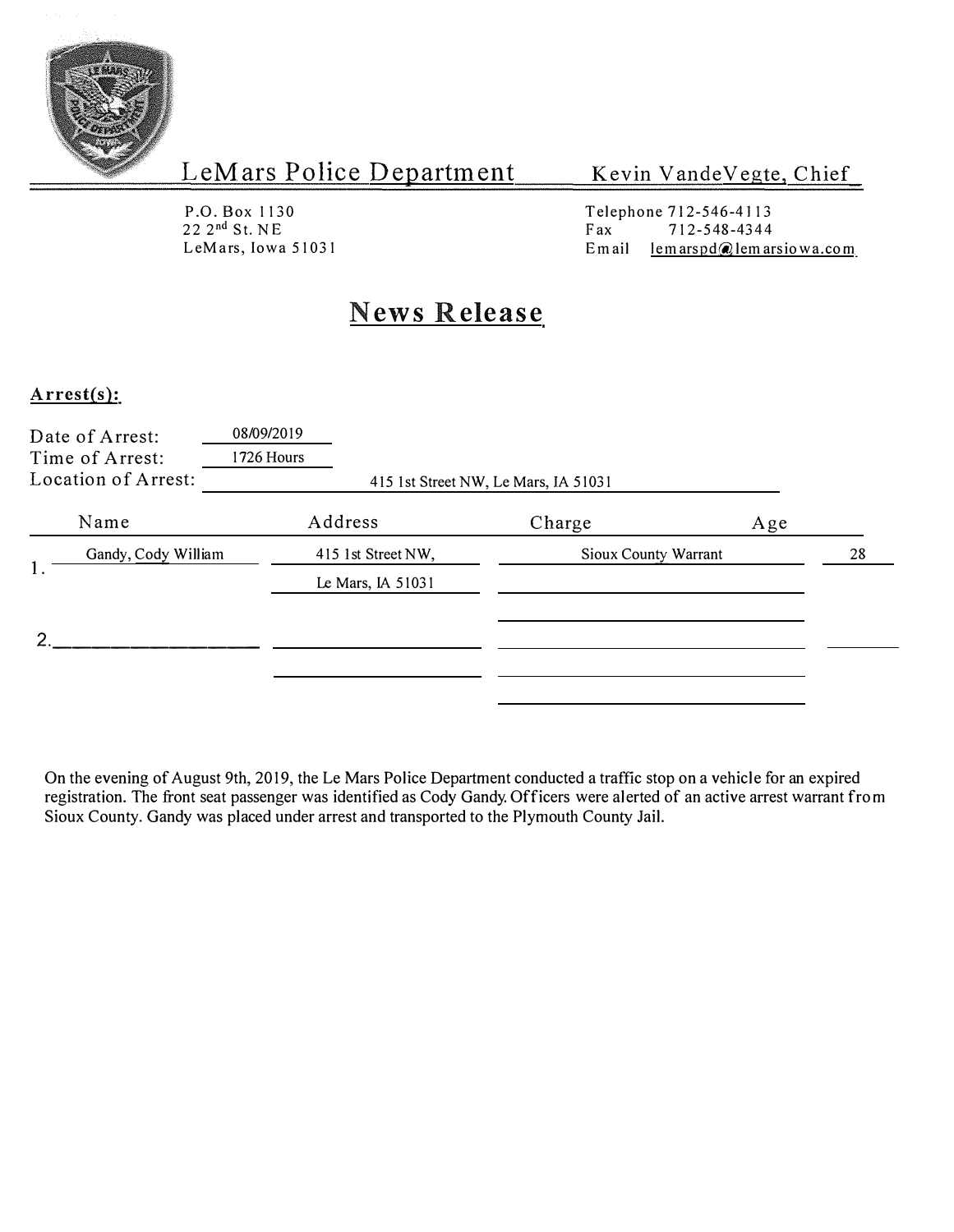

Kevin Vande Vegte, Chief

P.O. Box 1130<br>22 2<sup>nd</sup> St. NE

Telephone 712-546-4113<br>Fax 712-548-4344  $22 \t2<sup>nd</sup> St. NE$ <br>  $LeMars, Iowa 51031$ <br>  $Emal$   $lemarspd@lemar$  $l$ em arspd $\left(\partial\right)$  lemarsiowa.com

# **News Release**

#### **Arrest(s):**

| Date of Arrest:<br>Time of Arrest:<br>Location of Arrest: | August 10th, 2019<br>0050 Hours      | 10 Orchard, Le Mars IA, 51031                    |     |    |
|-----------------------------------------------------------|--------------------------------------|--------------------------------------------------|-----|----|
| Name                                                      | Address                              | Charge                                           | Age |    |
| Tyndall, Rhea Alice                                       | 515 Sunrise Dr unit 8, Macy NE 68039 | Failure to appear Theft 1st & Child endangerment |     | 26 |
|                                                           |                                      |                                                  |     |    |

On August 10th, 2019, Le Mars officers were dispatched to a dispute at 10 Orchard St. Rhea Tyndall was present at the location. Officers discovered an active warrant from Woodbury County for Theft 1st and Child endangerment. Tyndall was taken to Plymouth County jail on said warrant.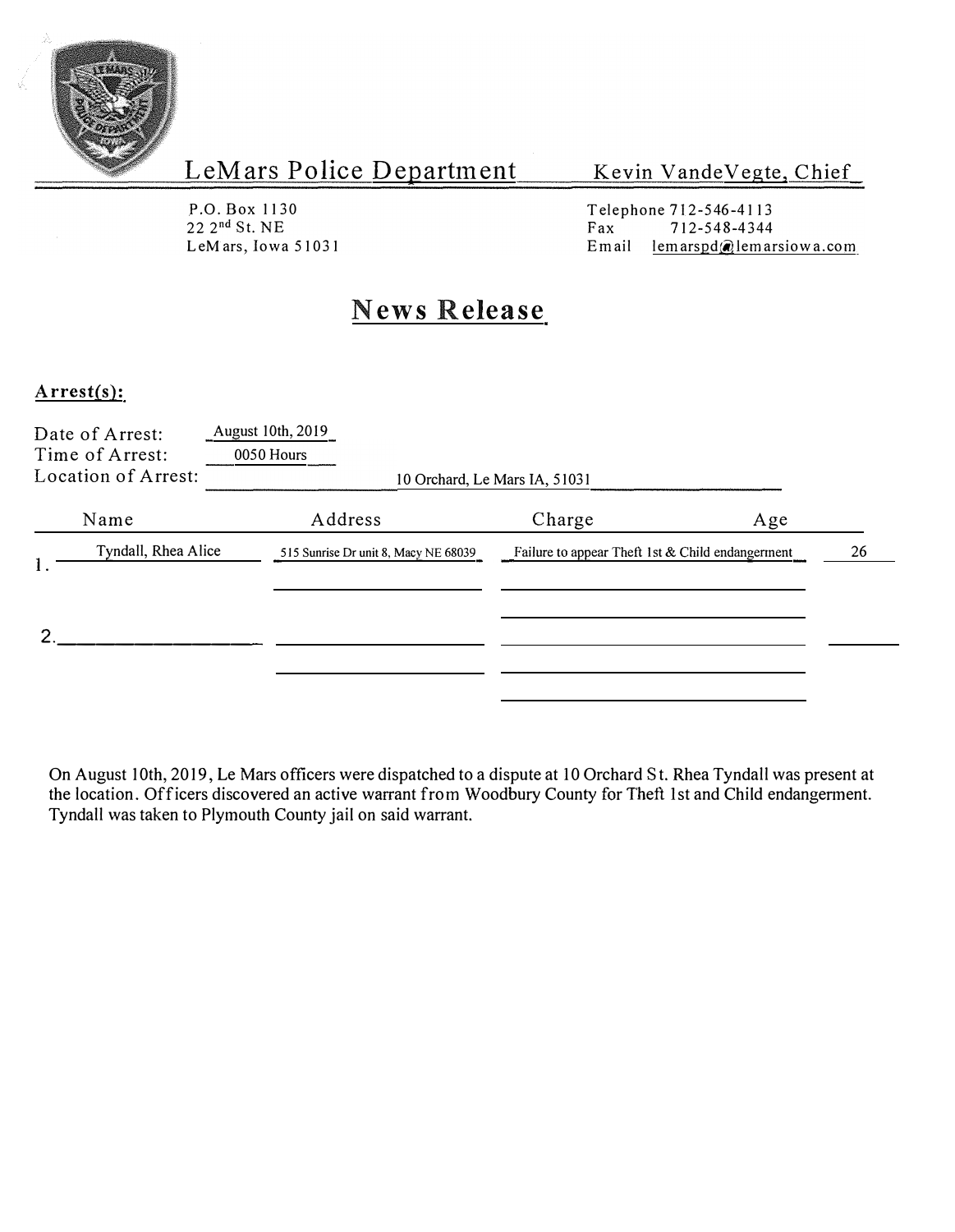

### Kevin Vande Vegte, Chief

P.O. Box236 22 2 **nd** St. NE LeMars, Iowa 51031 Telephone 712-546-4113 Fax 712-548-4344 Email lemarspd@lemarsiowa.com

# **News Release**

### **Incident Complaint:**

| Date/Inc:            | Unknown                   |  |  |
|----------------------|---------------------------|--|--|
| Time/Inc:            | Unknown                   |  |  |
| Date/Rep:            | 08/11/2019                |  |  |
| Time Rep:            | 1030 Hours                |  |  |
| Victim/Complainant:  | <b>Bomgaars</b>           |  |  |
| Address:             | 989 Hawkeye Avenue SW,    |  |  |
|                      | Le Mars, IA 51031         |  |  |
| Offense:             | Theft & Criminal Mischief |  |  |
| Location of Offense: | Bomgaars                  |  |  |

#### Details:

The Le Mars Police Department was requested at Bomgaars for a possible theft. Bomgaars employees advised a 4 foot drag, 2 red kayaks and a log splitter were missing from their storage lot. Metals clips were cut from the fence posts and it appeared the suspect drug the items under the fence. All the missing items were located behind the store, hidden in the woods.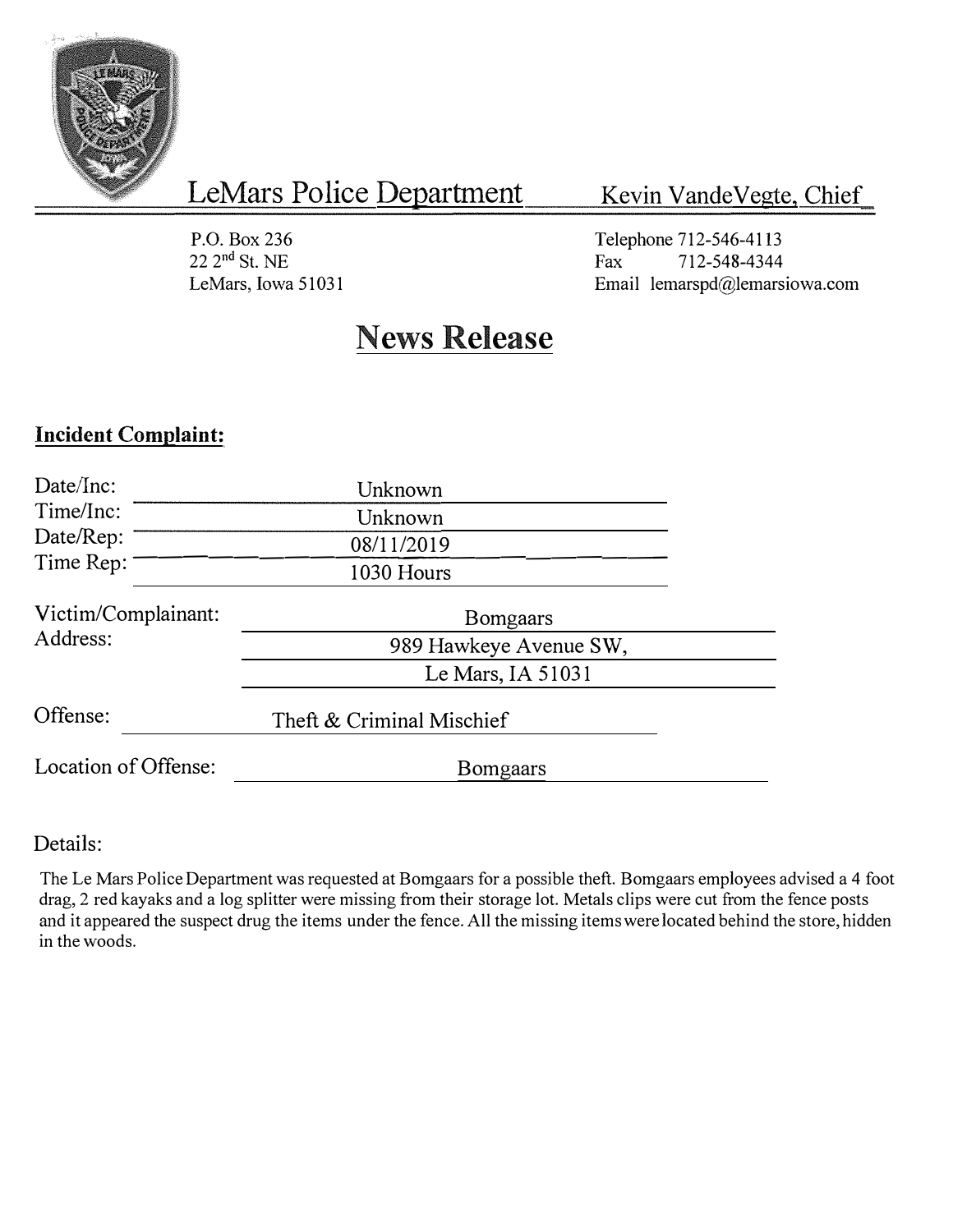

Kevin Vande Vegte, Chief

P.O.Box 1130 22 2<sup>nd</sup> St. NE<br>
LeMars, Iowa 51031 Fax

Telephone 712-546-4113<br>Fax 712-548-4344 Email lemars  $\mathsf{Id}(\widehat{\mathcal{Q}})$  lemarsiowa.com

 $\mathcal{L}^{\mathcal{L}}$ 

### **News Release**

#### **Arrest(s}:**

 $\mathcal{L}$ 

| Date of Arrest:<br>Time of Arrest:<br>Location of Arrest: | August 11th, 2019<br>1945 Hours<br>100 block 2nd Ave SW, Le Mars IA 51031 |                                  |     |    |
|-----------------------------------------------------------|---------------------------------------------------------------------------|----------------------------------|-----|----|
| Name                                                      | Address                                                                   | Charge                           | Age |    |
| Lang, Russell Alan<br>1.                                  | 314 6th St SW, Le Mars IA 51031                                           | Driving under suspension 321.218 |     | 51 |
|                                                           |                                                                           |                                  |     |    |

On August 11th, 2019, at approximately 1935 hours, Le Mars officers conducted a traffic stop on a silver Oldsmobile sedan in the 100 block of 2nd Ave SW. Officers identified Russell Lang as the driver of the vehicle, who has a suspended Iowa driver's license for non payment of fine. Lang was arrest for driving while license suspended and booked into the Plymouth County Jail.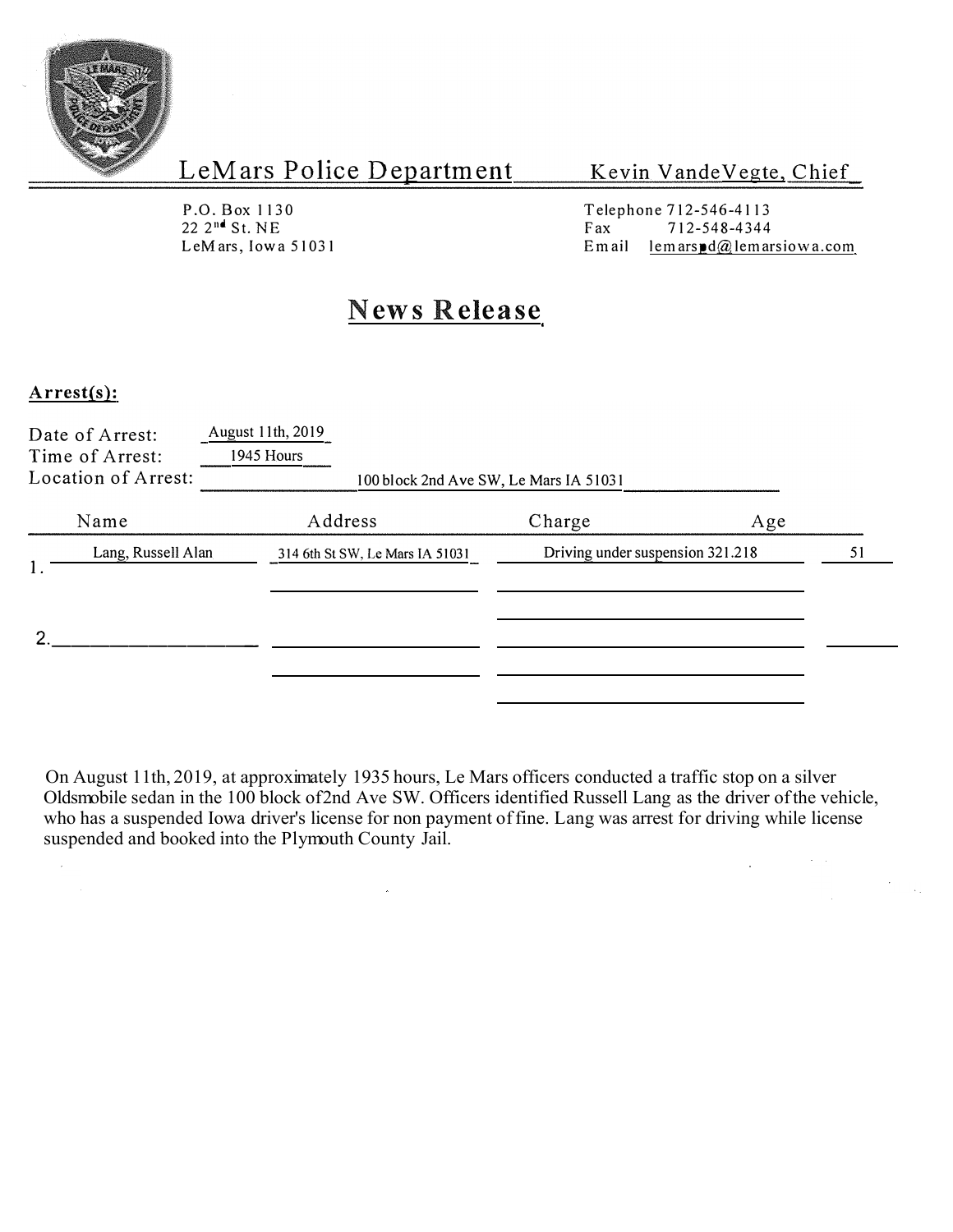

Kevin VandeVegte, Chief

P.O. Box 1130<br>22 2<sup>nd</sup> St. NE

T elephone 712-546-4113  $22 \cdot 2^{nd}$  St. NE<br>
LeMars, Iowa 51031 Fax 712-548-4344<br>
Email  $\underline{\text{lemarspd}(\textbf{Q})\text{lemar}}$ Email lemarspd@lemarsiowa.com

# **News Release**

#### **Arrest(s):**

|  | Date of Arrest:<br>Time of Arrest:<br>Location of Arrest: | 08/12/2019<br>0631 Hours | 600 block 5th Street SW, Le Mars, IA 51031 |    |
|--|-----------------------------------------------------------|--------------------------|--------------------------------------------|----|
|  | Name                                                      | Address                  | Charge<br>Age                              |    |
|  | Ochoa, Nicolas Jose                                       | 507 6th Avenue SW,       | Driving Barred, Driving Suspended          | 24 |
|  |                                                           | Le Mars, IA 51031        | No Insurance, No SR-22 Insurance           |    |
|  |                                                           |                          |                                            |    |
|  |                                                           |                          |                                            |    |

On the morning of August 12th, 2019, the Le Mars Police Department conducted a traffic stop in the 600 block of 5th Street SW. The driver was identifi ed as Nicolas Ochoa, who was driving with a barred and suspended license. Ochoa was placed under arrest and transported to the Plymouth County Jail.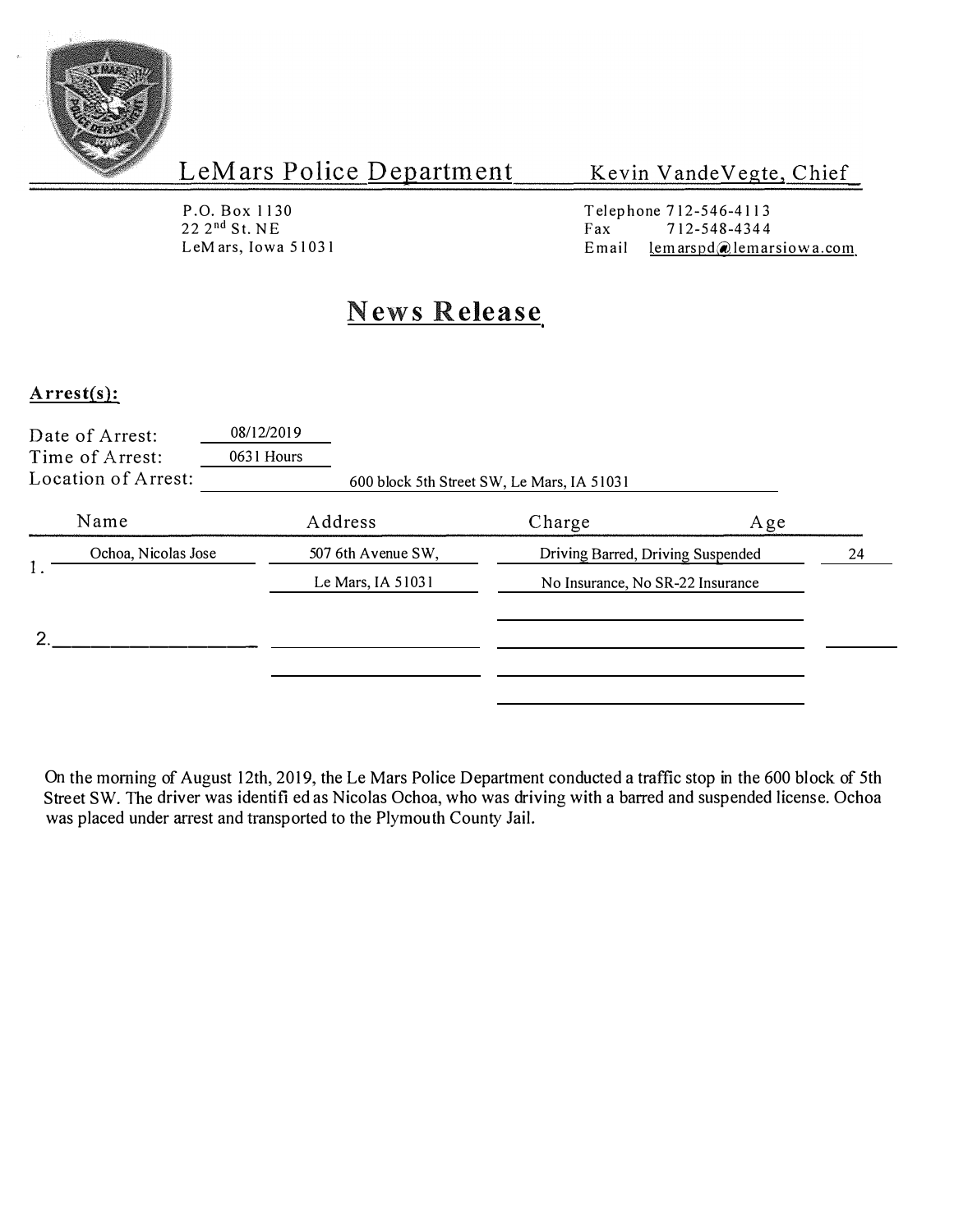

#### Kevin VandeVegte, Chief

P .O.Box 1 130 22 2 nd St. NE

Telephone 712-546-4113 Fax 712-548-4344<br>Email lemarspd@lemar LeMars, Iowa 51031 lemarspd@lemarsiowa.com

### **News Release**

#### **Arrest(s):**

|    | Date of Arrest:<br>Time of Arrest:<br>Location of Arrest: | August, 12th, 2019<br>1828 hours | Mantrap 125 Central Ave S, Le Mars, IA 51031 |                     |     |    |
|----|-----------------------------------------------------------|----------------------------------|----------------------------------------------|---------------------|-----|----|
|    | Name                                                      | Address                          |                                              | Charge              | Age |    |
| 1. | Sonis, Nerek                                              | 320 1st Ave SE #107              |                                              | Public Intoxication |     | 27 |
|    |                                                           | Le Mars, IA 51031                |                                              |                     |     |    |
| ົ  |                                                           |                                  |                                              |                     |     |    |
|    |                                                           |                                  |                                              |                     |     |    |

On Monday, August 12th, 2019, at approximately 1815 hours, Le Mars Police Department was requested at 125 Central Ave S in reference to an intoxicated male subject. Of ficers located Sonis, who was in a state of intoxication. Sonis was transported to the Plymouth County Jail and charged with public intoxication.